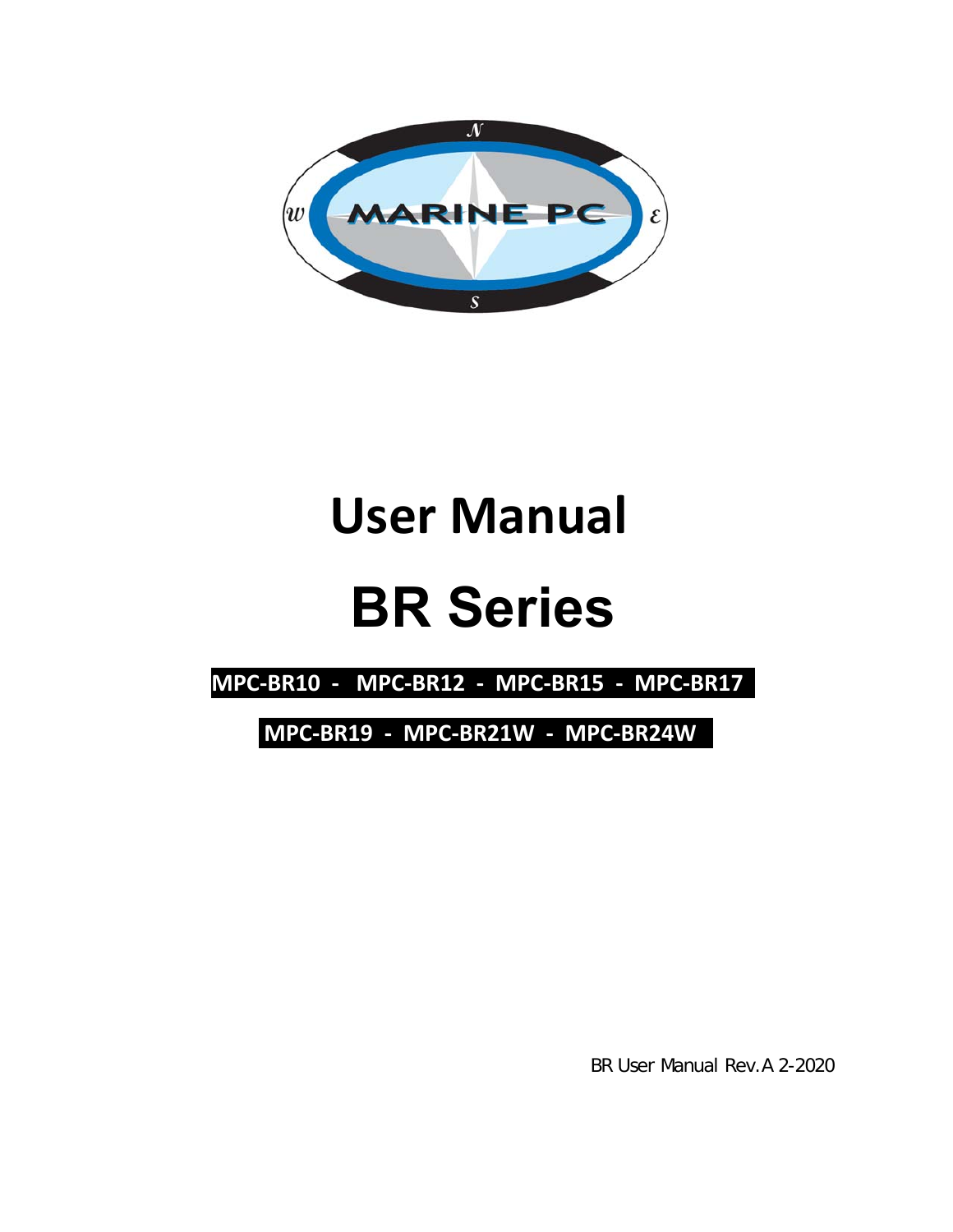Here is an easy-to-locate form to record the unit's serial number, and from the invoice, record the invoice date. The unit's serial number is located on the back panel.

If the unit ever requires service, please refer to this information when contacting the MarinePC Service Center.

**Product Name Serial Number Constrained Invoice Date** 

This MarinePC User Manual is provided "as‐is", without warranty of any kind, either expressed or implied, including but not limited to the implied warranties or merchantability and fitness for a particular purpose.

The information in this User Manual is subject to change without prior notice in order to improve readability and reliability as well as design and function. These changes shall be incorporated in a new revision, available from the product and/or download section of the MarinePC web site, www.marinepc.com.

In no event shall MarinePC be liable for direct, indirect, special incidental or consequential damages arising out of the use of or the inability to use MarinePC's product or its documentation, even if advised of the possibility of such damages.

Product names mentioned herein are used for identification purposes only and may be trademarks and/or registered trademarks of their respective companies.

This document contains proprietary information protected by copyright. All rights are reserved. No part of this manual, in whole or part, may be reproduced by any means, in any form, without prior written permission of MarinePC.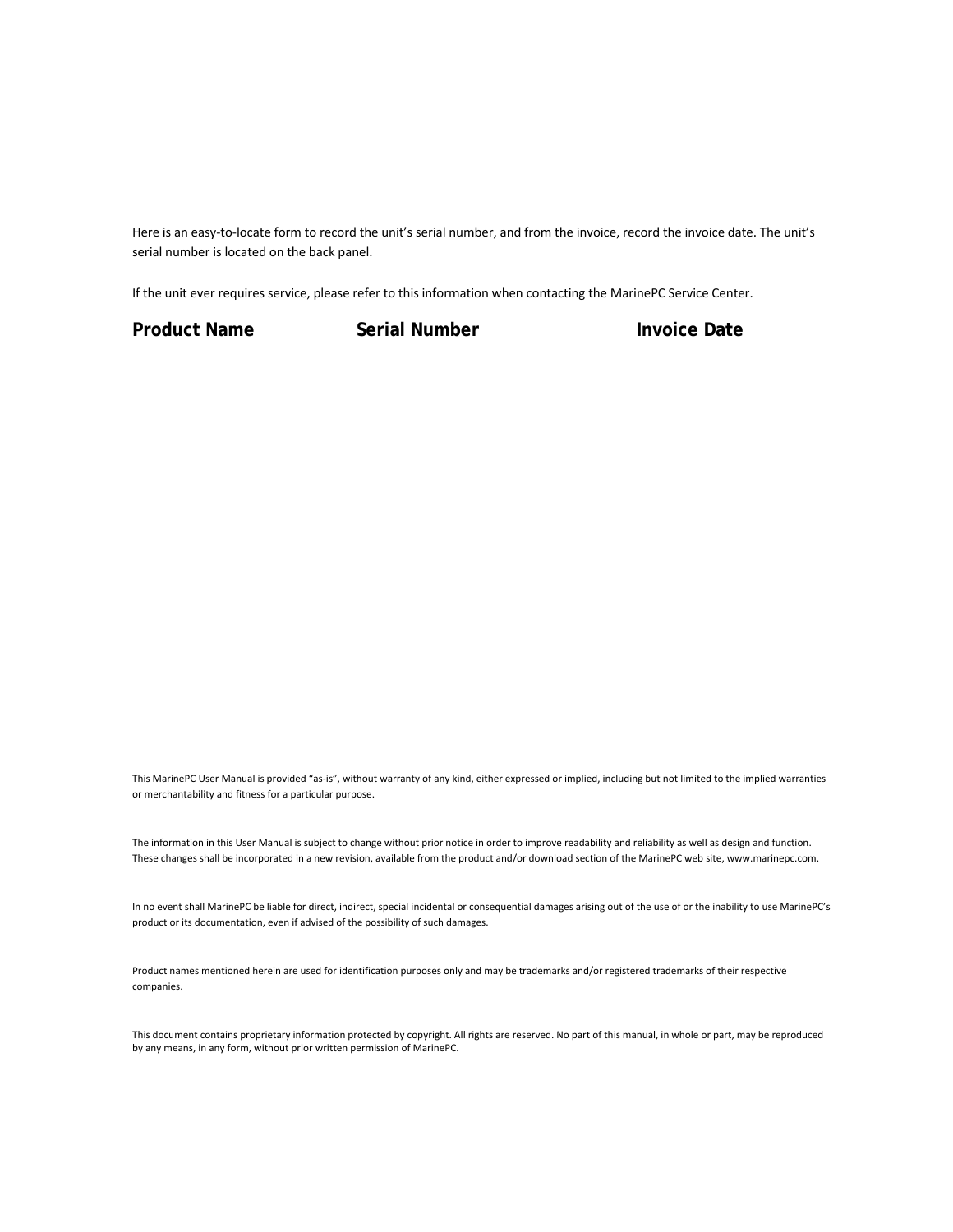### **I. Accessories**











DC power cable

(10feet) D-SUB15-Circular Cable (4 feet) (Option) CVBS Cable 10feet)

DVI-Circular Cable Hardware (10feet)(Option)

## **II. Buttons and Indicators**



#### **1. Button Description**

| <b>Button Name</b> |        | <b>Description</b>                   |  |  |  |
|--------------------|--------|--------------------------------------|--|--|--|
| 1) Menu button     |        | Menu Active/OSD window on.           |  |  |  |
| 2 Source button    |        | Select Menu/Sources window on.       |  |  |  |
| ك                  | -Down  | Down move.                           |  |  |  |
|                    | -Up    | Up move.                             |  |  |  |
|                    | -Left  | Left move, decrease                  |  |  |  |
|                    | -Right | <b>Right move, increase</b>          |  |  |  |
| 4) Power button    |        | Turn Power On & Off (Press 1 second) |  |  |  |
| (5) Dimmer         |        | Adjust luminance of back light.      |  |  |  |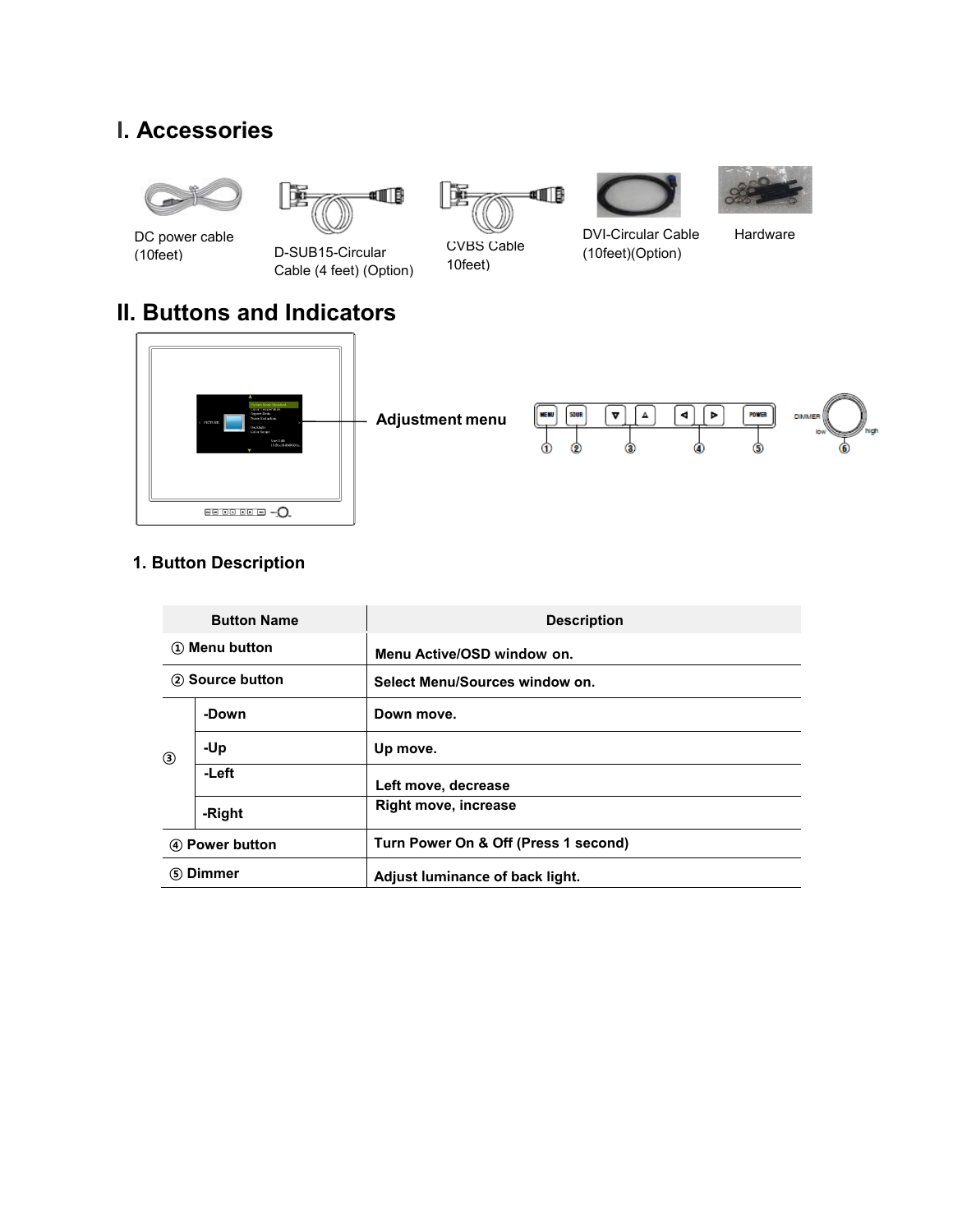## **III. Connecting Cable**

#### **1. Power and I/Os**



#### **2. Connecting Cables**

- 1) Connect a power cord to the DC power connector.
- 2) Connect the monitor to an equipment using appropriate cables.
- 3) Turn on the monitor first before turning on the device.

### **IV. OSD Menu**

You can use the OSD to adjust the picture quality, OSD position and general settings. For advanced settings, please refer to the following page.

#### **1. Key Navigation and Control**

**1) Entering the OSD menu**



#### **2) Making Adjustments and settings**

Use the up/down buttons to select the main menu.

#### **3) Exiting the Adjustment menu**

To return the main menu, move to the 'Return' item and press then menu button. The following table shows all the adjustment menu's adjustment and setting menus.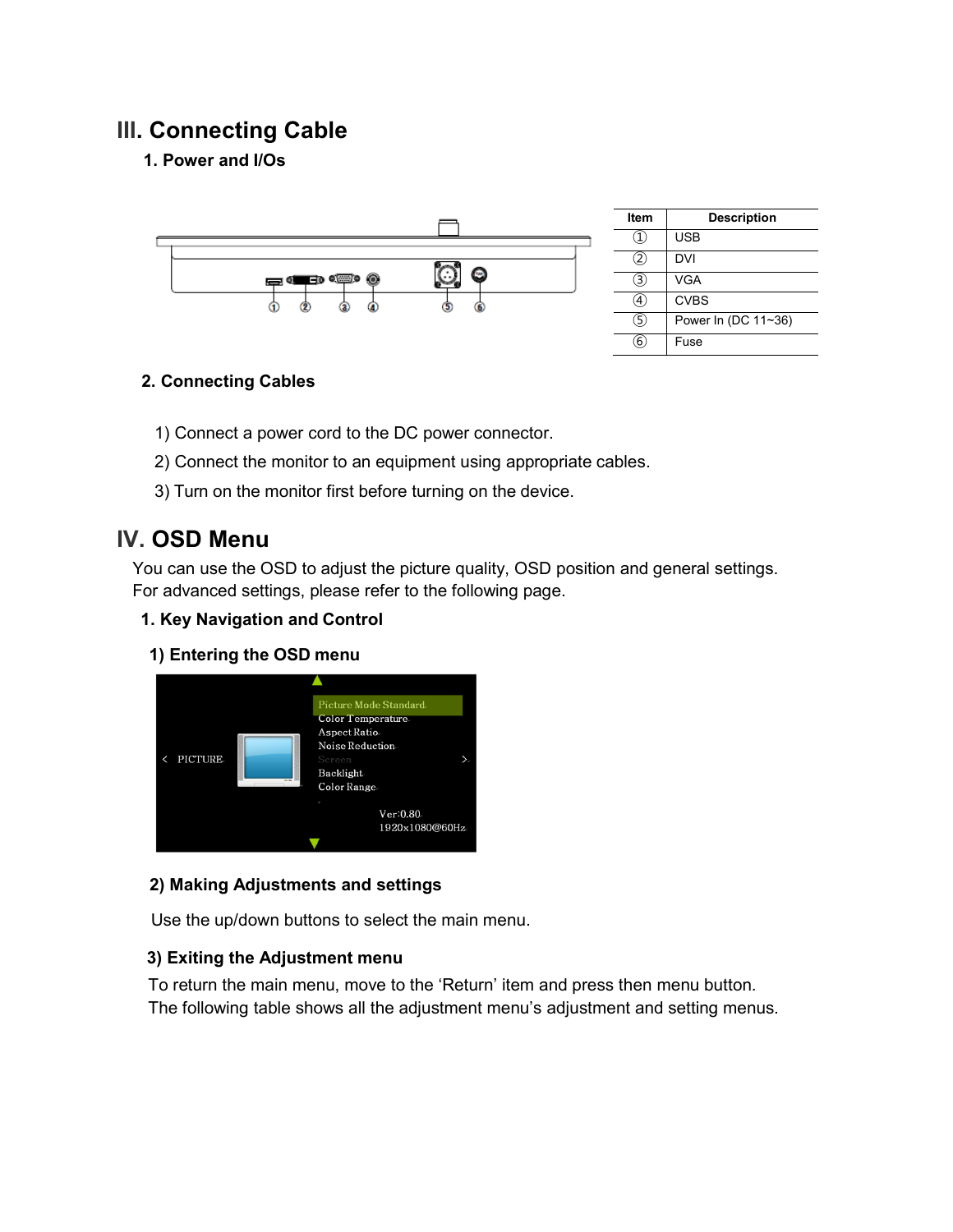#### **2. OSD Menu Description**

#### **2-1. Picture Mode Standard**

- -. Adjust the brightness, Contrast and Sharpness of the monitor
- Press Source in Picture and select User.





| Picture Mode      | User                                     |  |
|-------------------|------------------------------------------|--|
| Contrast          | Adjust the contrast of the screen        |  |
| <b>Brightness</b> | Adjust the brightness of the screen      |  |
| Color             | Adjust the color of the screen image     |  |
| Sharpness         | Adjust the Sharpness of the screen image |  |
| Tint              | AV NTSC                                  |  |

#### **2-2. Color Temperature Mode**

-. Adjust the color temperature user mode.



| <b>Color Temperature</b> | User                                                  |
|--------------------------|-------------------------------------------------------|
| Red                      | Adjust red $\blacktriangleleft \blacktriangleright$   |
| Green                    | Adjust green $\blacktriangleleft \blacktriangleright$ |
| <b>Blue</b>              | Adjust blue $\blacktriangleleft \blacktriangleright$  |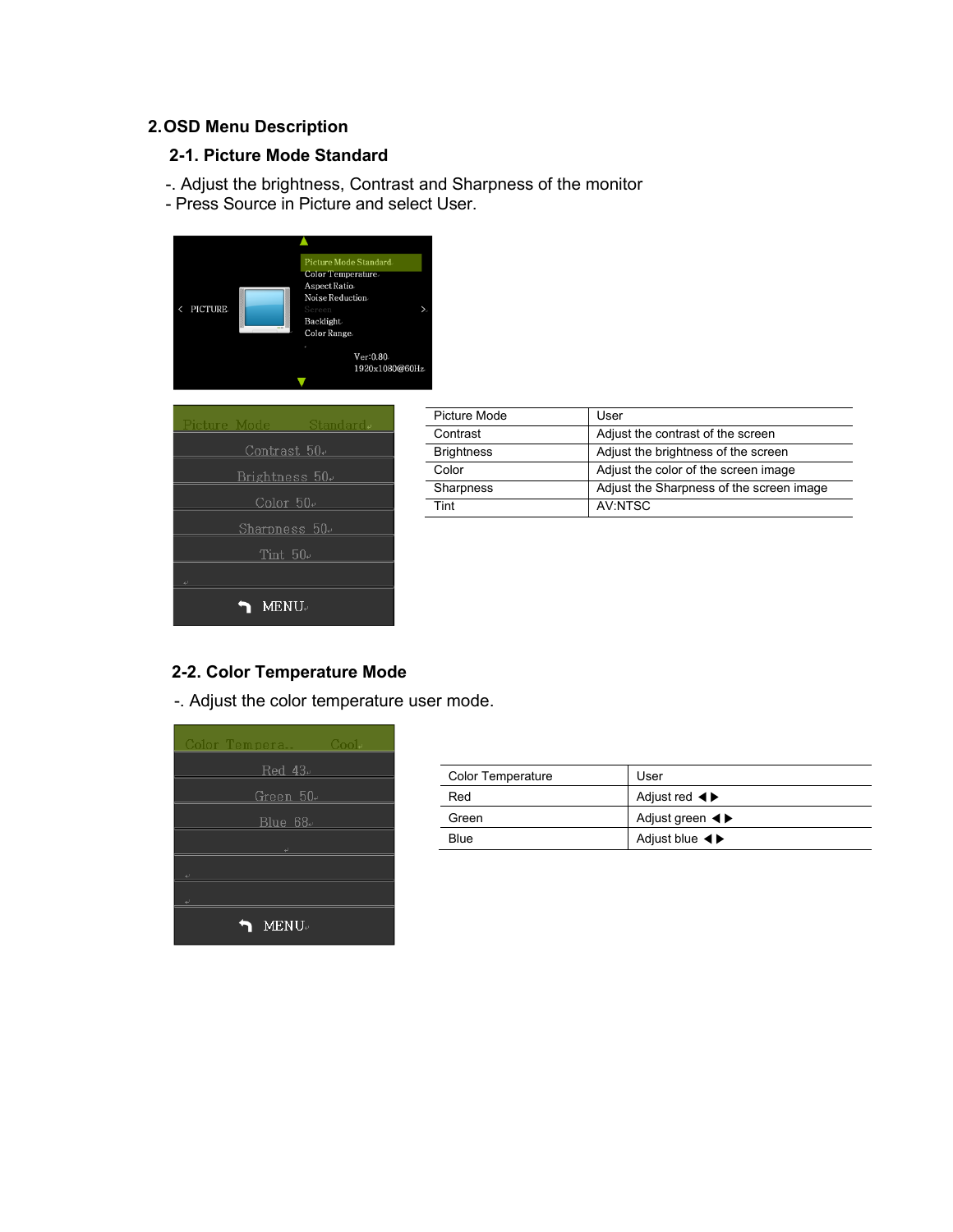#### **2-3. Aspect Ratio**

-. Adjust the Aspect Ratio.



| <b>Aspect Ratio</b> | Adjust Source |
|---------------------|---------------|
| Auto                | ▼▲            |
| 4:3                 | ▼▲            |
| 16:9                | VA.           |
| Zoom 1              | ▼▲            |
| Zoom 2              | ▼▲            |
| Just Scan           | V A           |

#### **2-4. Noise Reduction**

- Adjust noise reduction of the screen

| Noise Reduction     |
|---------------------|
| $\mathrm{Off}_\sim$ |
| $Low \cdot$         |
| Middle⊷             |
| $High-$             |
| Default.            |
| لمه                 |
| <b>MENU</b>         |

| Noise Reduction | off     |
|-----------------|---------|
|                 | Low     |
|                 | Middie  |
|                 | High    |
|                 | Default |

#### **2-5. Screen (RGB Only)**

**-** Automatically adjust the Horizontal position, Vertical position, Horizontal size, and Phase. Window's background or characters should be displayed on your Full screen prior to proceed this function.



| Auto Adjust        | RGB Only                                             |
|--------------------|------------------------------------------------------|
| Horizontal Pos. 50 | Adjust the horizontal position of the screen's image |
| Vertical Pos. 50   | Adjust the vertical position of the screen's image   |
| Size 50            | Adjust the Size of the screen's image                |
| Phase 10           | Adjust the focus of the screen's image               |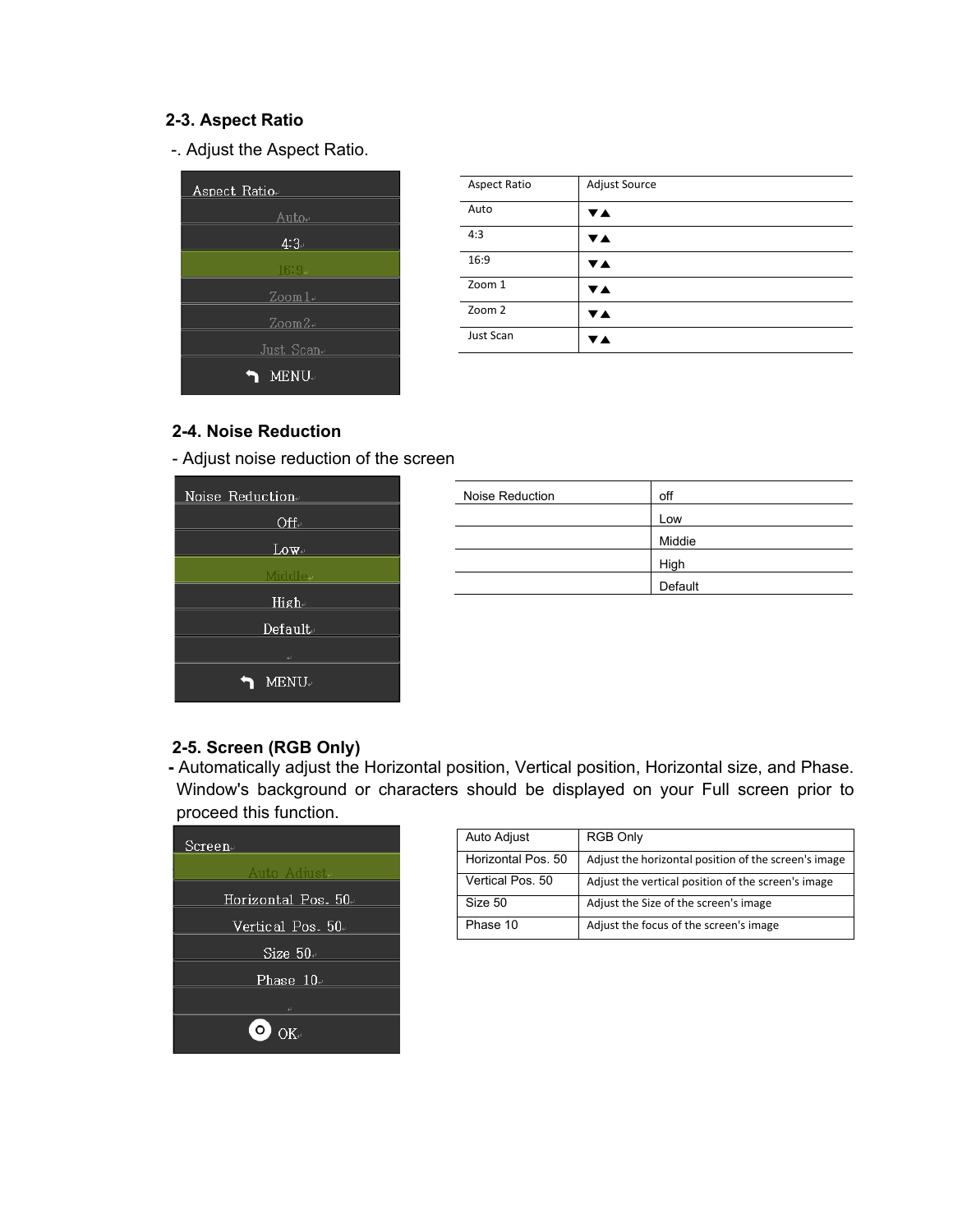#### **2-6. Backlight**

-. Adjust the backlight of the screen. (0~100)

#### **2-7. Color Range**

-. 0~255/ 16~135 ( Adjust the Color Range(YUV or RGB) for HDMI Input)

#### **2-5. Utility**

-. Change miscellaneous settings.

#### **3. SOUND**

#### **3-1. Sound Mode**

**-. Sound Moe: Standard, Music, Movie, Sports, User** 





| Sound       | User                       |
|-------------|----------------------------|
| Treble      | Adjust Treble of the sound |
| <b>Bass</b> | Adjust Bass of the sound   |

#### **3-2. Balance Mode**

- -. Auto Volume: OFF / ON
- -. Surround Sound: OFF / ON

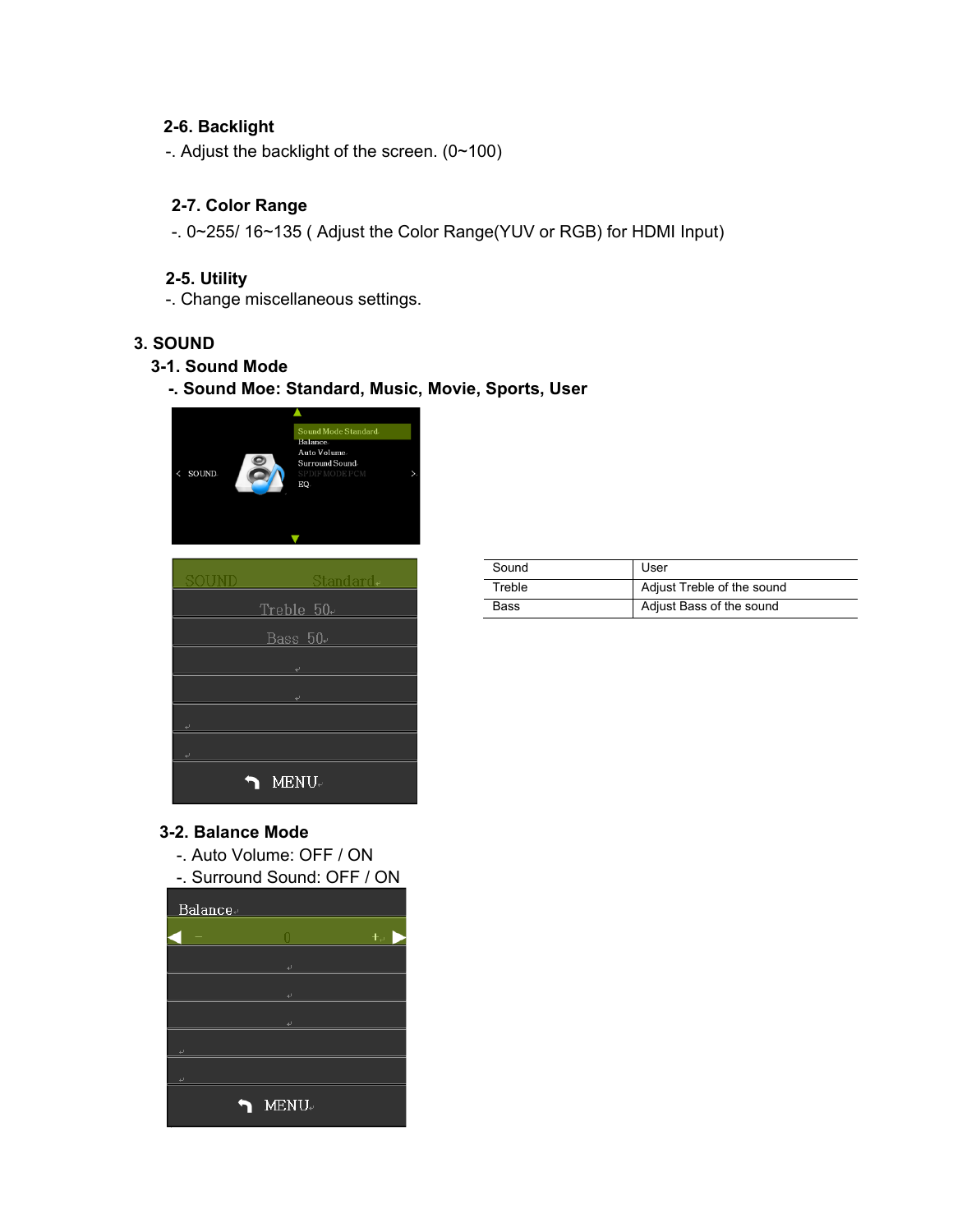#### **3-3. EQ**

**-.** 0~100 (120Hz/500Hz/1.5KHz/5KHz/10KHz)



#### **4. OPTION**

**-.** OSD Language: English, etc.



| OSD Language |         |           |  |  |  |
|--------------|---------|-----------|--|--|--|
| esky         | English | Franais⊬  |  |  |  |
| Dansk        | Espaol  | Hrvatski⊬ |  |  |  |
| Deutsch      | Eyynvk  | Italiano≈ |  |  |  |
| <b>MENU.</b> |         |           |  |  |  |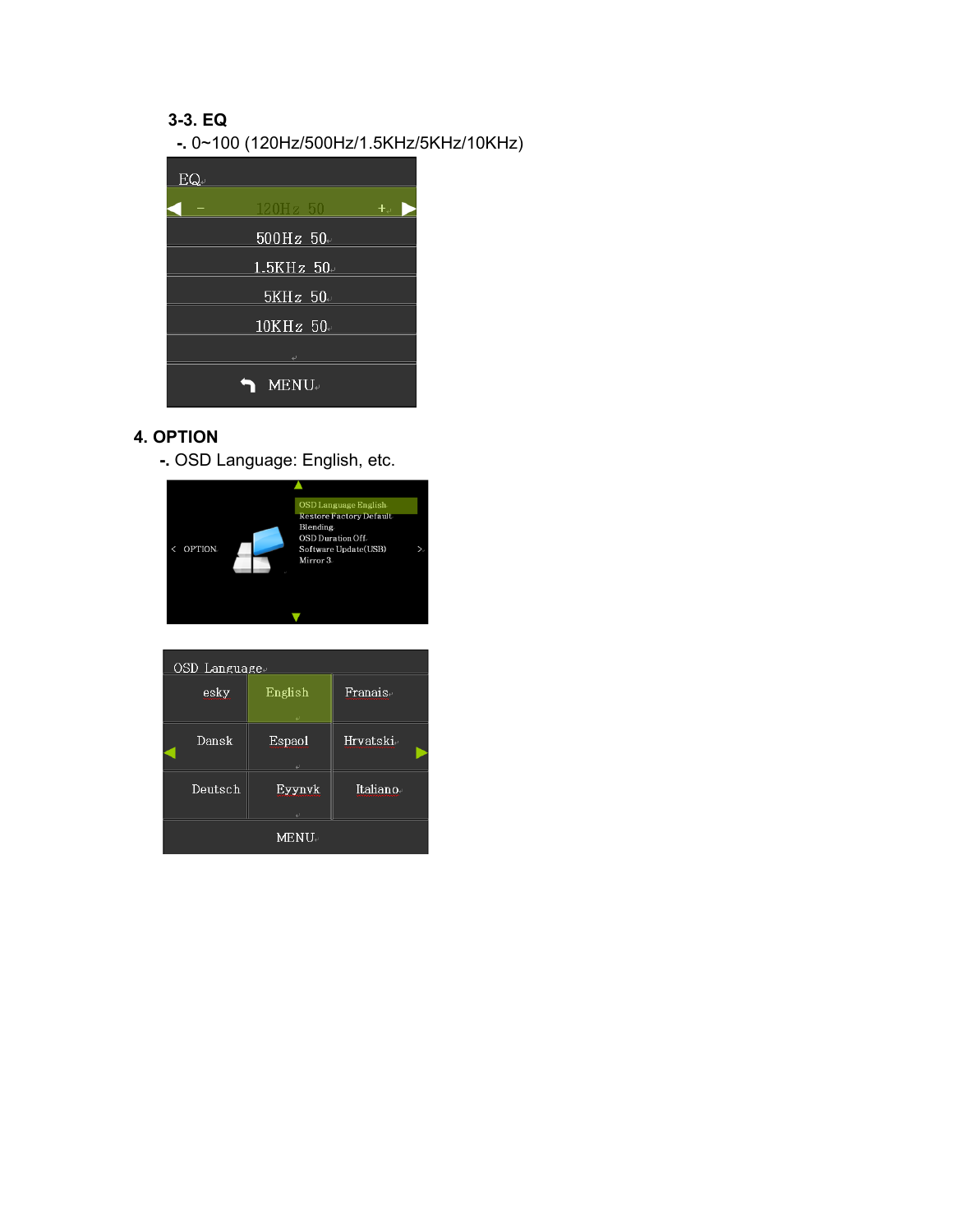## **V. Specification**

|               | <b>MODEL</b>                          | MPC-BR10                            | MPC-BR12                       | MPC-BR15                       | MPC-BR17                       |
|---------------|---------------------------------------|-------------------------------------|--------------------------------|--------------------------------|--------------------------------|
|               | Size (Diagonal)                       | 10.4"                               | 12.1"                          | 15"                            | 17"                            |
|               | <b>Backlight</b>                      | LED                                 | <b>LED</b>                     | LED                            | <b>LED</b>                     |
|               | <b>Resolution</b>                     | 1024 x 768                          | 1024 x 768                     | 1024 x 768                     | 1280 x 1024                    |
|               | Number of Pixels                      | 786,432                             | 786,432                        | 786,432                        | 1,310,720                      |
| <b>Panel</b>  | <b>Support Color</b>                  | 16.2 Million                        | 16.2 Million                   | 16.2 Million                   | 16.7 Million                   |
|               | <b>Brightness</b>                     | Max. 1000 cd/m <sup>2</sup>         | Max. 1000 cd/m <sup>2</sup>    | Max. 1000 cd/m <sup>2</sup>    | Max. 1000 cd/m <sup>2</sup>    |
|               | <b>Viewing Angle</b>                  | 176°(H)/176°(V)                     | 178°(H)/178°(V)                | 160°(H)/160°(V)                | 170°(H)/160°(V)                |
|               | Response Time                         | 19/16 ms(Tr/Tf)                     | 18/17 ms(Tr/Tf)                | $5/11$ ms(Tr/Tf)               | 5.5/5.5 ms(Tr/Tf)              |
|               | <b>Contrast Ratio</b>                 | 1000:1[Typ.]                        | 1000:1[Typ.]                   | 800:1[Typ.]                    | 1000:1[Typ.]                   |
|               | <b>Panel Surface</b>                  | Anti-Reflective Coating             | Anti-Reflective Coating        | <b>Anti-Reflective Coating</b> | Anti-Reflective Coating        |
|               | <b>VGA</b><br>(D-sub 15pin)           | Input                               | Input                          | Input                          | Input                          |
| Input         | <b>HDMI</b>                           | Input                               | Input                          | Input                          | Input                          |
| <b>Video</b>  | DVI-D                                 | Input                               | Input                          | Input                          | Input                          |
|               | Composite Video                       | Input (BNC)                         | Input (BNC)                    | Input (BNC)                    | Input (BNC)                    |
|               | Power Supply                          | Internal brick<br>power supply      | Internal brick<br>power supply | Internal brick<br>power supply | Internal brick<br>power supply |
|               | <b>Power</b> Input Voltage            | DC 9-38V                            | DC 9-38V                       | DC 9-38V                       | DC 9-38V                       |
|               | <b>Power Consumption</b>              | Max. 30W                            | Max. 30W                       | Max. 35W                       | Max. 40W                       |
| Misc.         | Operating<br>Temperature              | 0°C~50°C                            | 0°C~50°C                       | 0°C~50°C                       | 0°C~50°C                       |
|               | <b>Operating Humidity</b>             | 10%~90%                             | 10%~90%                        | 10%~90%                        | 10%~90%                        |
|               | <b>Dimensions</b><br>$(W)X(H)x(D)$ mm | 315x264x60±2                        | 324x276x60±2                   | 374x318x60±2                   | 412x360x60±2                   |
| <b>Design</b> | IP Rating                             | Front Side: IP65<br>Rear Side: IP22 |                                |                                |                                |
|               | <b>User Controls</b>                  | OSD Control by control buttons      |                                |                                |                                |